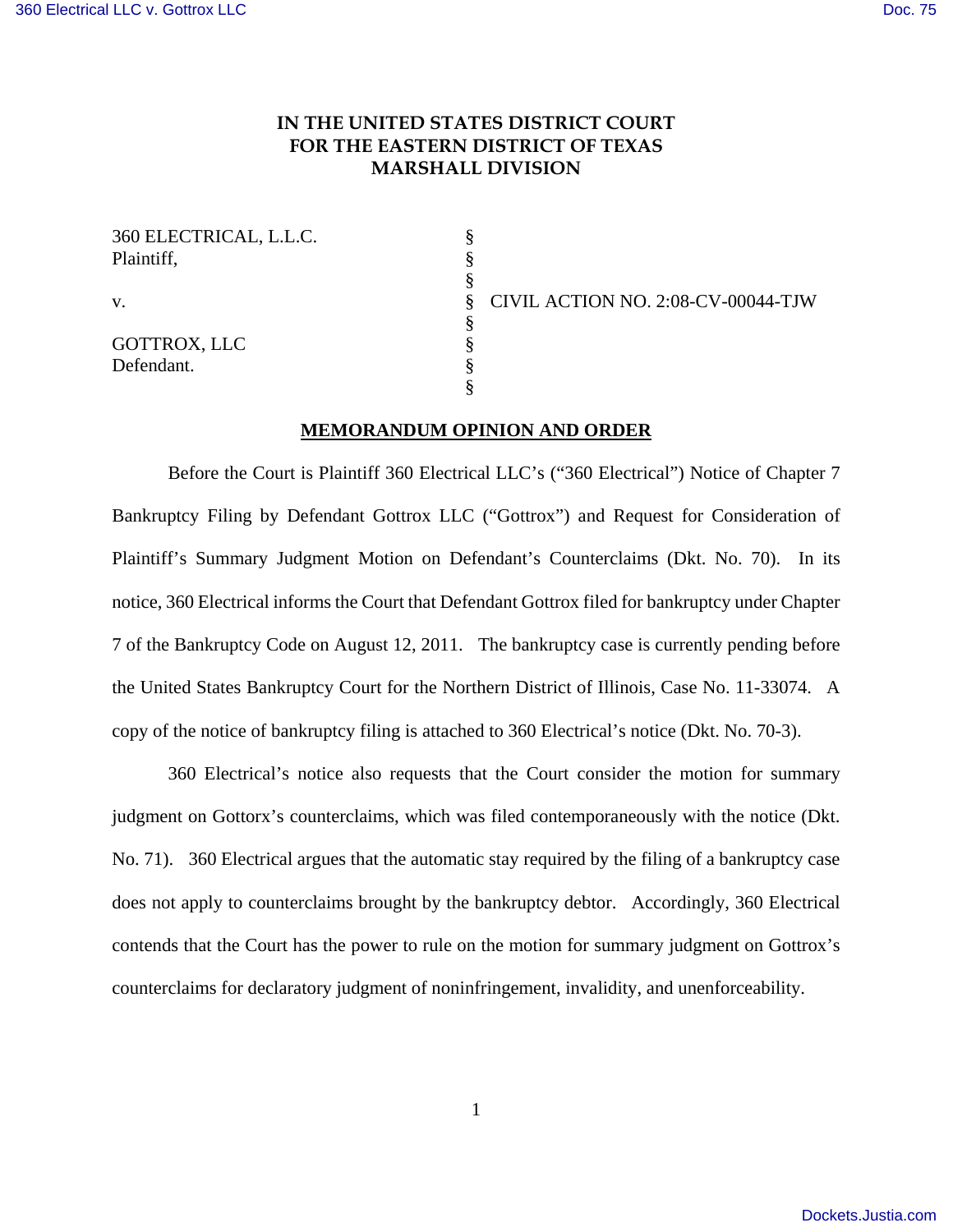## **I. Discussion**

 Section 362(a) of the Bankruptcy Code provides that a petition in bankruptcy "operates as a stay, applicable to all entities, of (1) the commencement or continuation . . . of a judicial . . . action or proceeding *against the debtor* that was or could have been commenced before the commencement of the case under this title." 11 U.S.C. § 362(a) (emphasis added). Numerous courts, including the Fifth Circuit, have held that a district court has jurisdiction to determine the applicability of the automatic stay to an action pending before it. *See, e.g., Hunt v. Bankers Trust, Co.*, 799 F.2d 1060, 1069 (5th Cir. 1986); *N.S.R.B. v. Edward Cooper Painting, Inc.*, 804 F.2d 934, 938-39 (6th Cir. 1986); *In re Baldwin-United Corp. Litigation*, 765 F.2d 343, 347 (2nd Cir. 1985).

 The issue in this case is whether Gottrox's counterclaims for declaratory judgment of noninfringement, invalidity, and unenforceability are claims "against the debtor" for purposes of the automatic stay. The Fifth Circuit has repeatedly held that a debtor's counterclaims in a suit pending at the time of the bankruptcy filing are not "against the debtor" and, thus, that the automatic stay does not apply to them. *U.S. Abatement Corp. v. Mobil Exploration & Producing U.S.*, 39 F.3d 563, 568 (5th Cir. 1994) ("We have previously held that counterclaims asserted by a debtor are not actions 'against the debtor' which are subject to the automatic stay." ) (citing *First Wis. Nat'l Bank of Milwaukee v. Grandlich Dev. Corp*., 565 F.2d 879, 880 (5th Cir.1978); *accord Maritime Elec. Co. v. United Jersey Bank*, 959 F.2d 1194, 1205 (3d Cir.1991); *Martin–Trigona v. Champion Fed. Sav. & Loan*, 892 F.2d 575, 577 (7th Cir.1989)). As the Third Circuit has noted, "[a]ll proceedings in a single case are not lumped together for purposes of automatic stay analysis. . . . within one case, actions *against* a debtor will be suspended even though closely related claims asserted *by* the debtor may continue." *Maritime Electric Co. v. United Jersey Bank*, 959 F.2d 1194, 1204-05 (3d Cir. 1992) (emphasis in original). Based on this authority, it is clear that, in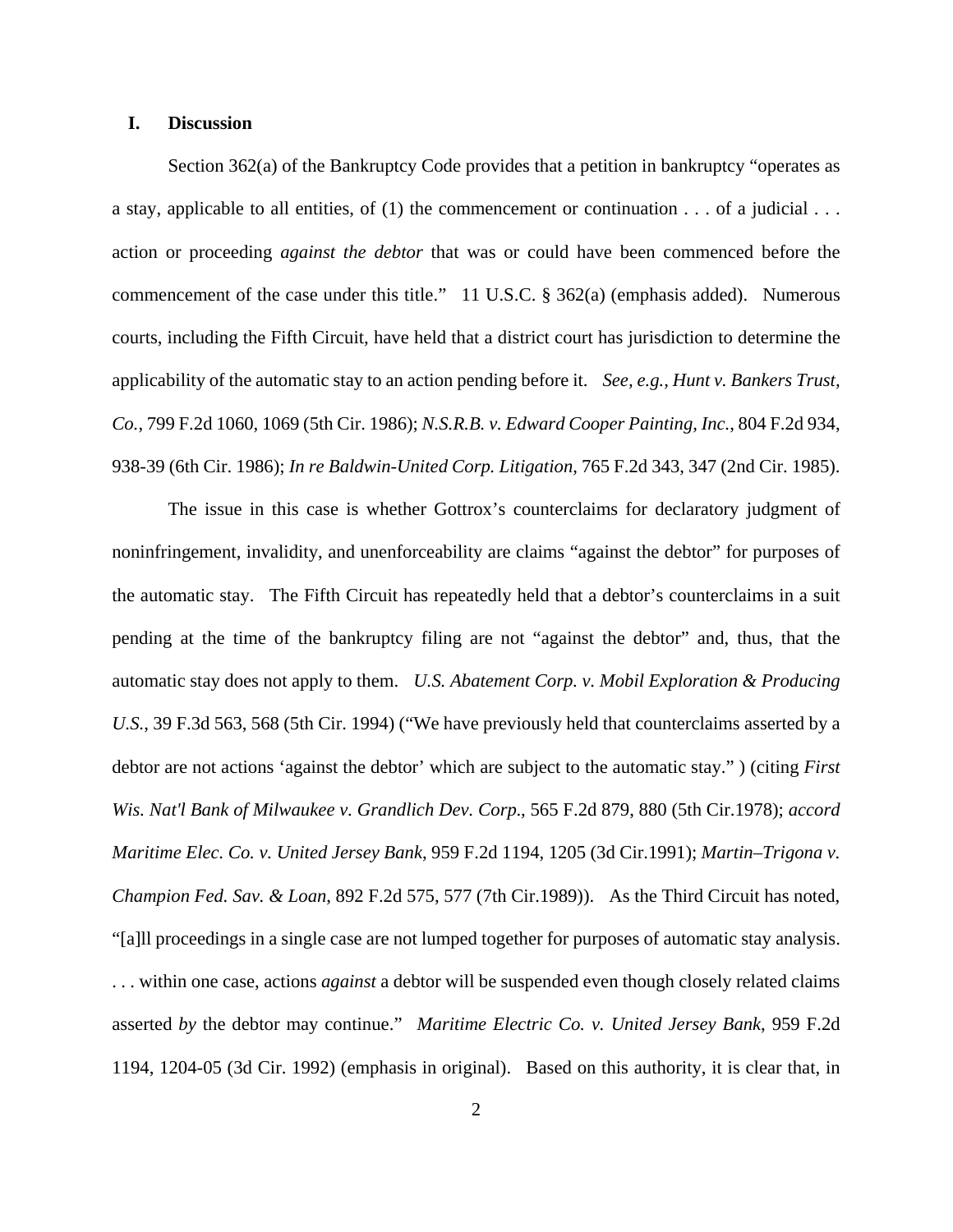general, counterclaims brought by a debtor are not subject to the automatic stay. However, counterclaims for declaratory judgment of noninfringement, invalidity, and unenforceability in a patent infringement case are a unique situation not contemplated by the Fifth Circuit and requiring additional analysis.

 Judge Easterbrook, sitting by designation in a case in the Northern District of Illinois, analyzed the applicability of the bankruptcy automatic stay on an action for declaratory judgment of noninfringement brought by a bankruptcy debtor. *See In re Mahurkar Double Lumen Hemodialysis Catheter Patent Litig.*, 140 B.R. 969, 975-76 (N.D. Ill. 1992). Recognizing that "[s]o far as the literal meaning of  $\S 362(a)(1)$  is concerned, this court may proceed to decision on the declaratory judgment action as if no bankruptcy proceeding were pending," Judge Easterbrook nevertheless stayed the entire proceeding. *Id.* at 976.

Section  $362(a)(1)$  distinguishes actions against a debtor from actions by the debtor because actions by the debtor usually produce recovery for the estate (or leave its value unaffected). No-risk propositions with the debtor in control do not present any of the concerns that lead to collective proceedings, such as races among creditors to dismember assets or jump the priority queue. As a practical matter, however, [the debtor's] declaratory judgment action exposes the estate to exactly the same risk as [the patentee's infringement claims]: to lose the action is to suffer a judgment that [the debtor] infringed the patents. Concrete relief might await the lapse of the automatic stay, but the writing on the wall would be as ominous as a formal opinion deciding the entire case on the merits in [the patentee's] favor.

*Id*. Judge Easterbrook then pointed out that "[n]othing in § 362(a) suggests any difference between legal and equitable relief" and stayed the debtor's claim for declaratory judgment of noninfringement along with the patentee's counterclaim for patent infringement against the debtor and request injunctive relief. *Id*. at 976-77.

 As in *In re Mahurkar*, the counterclaims for declaratory judgment of noninfringement, invalidity, and unenforceability brought *by* Gottrox's in this patent infringement action are